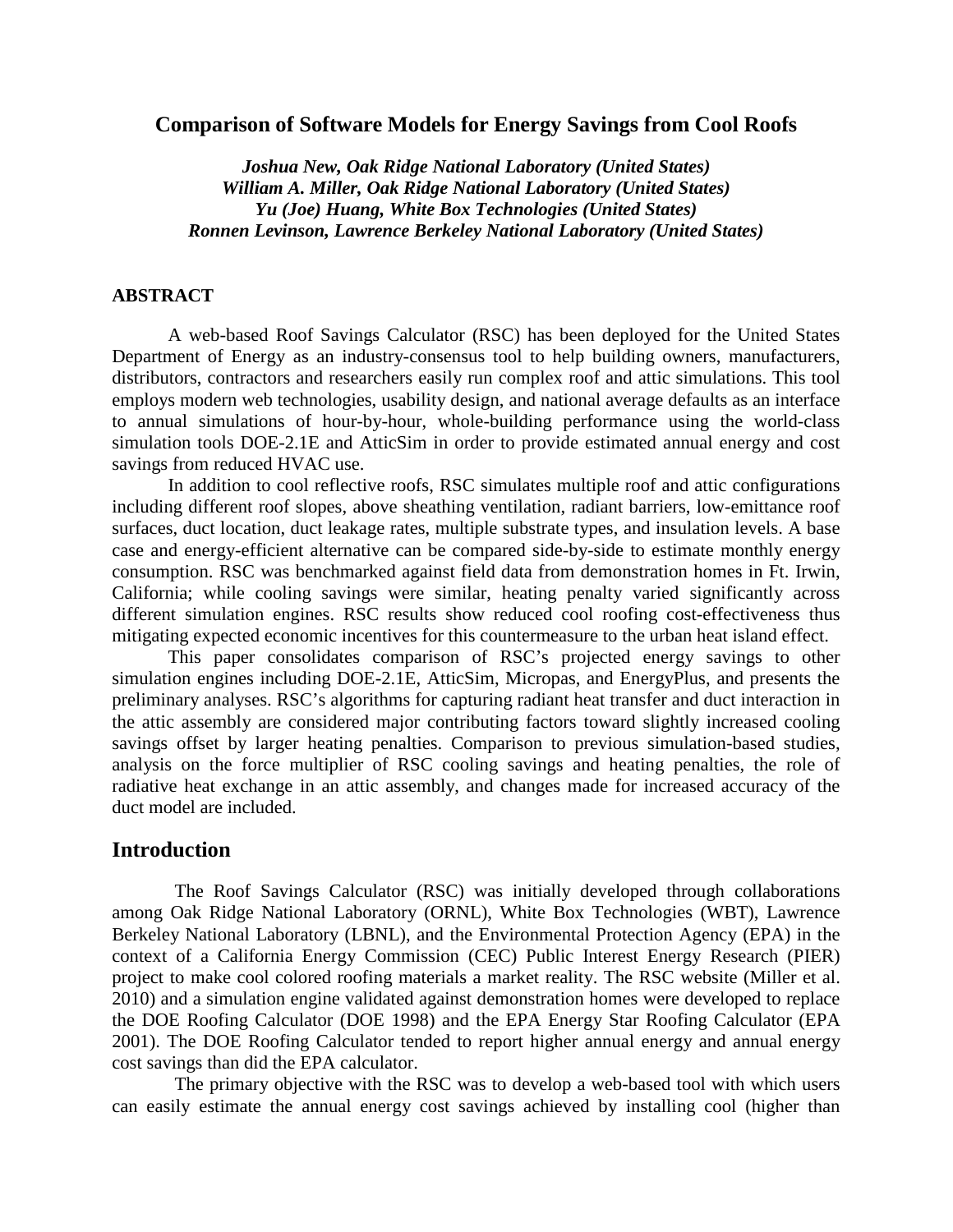normal albedo) roofing products on the most common residential and commercial building types in the US stock. Goals included development of a fast simulation engine benchmarked against cool-colored roofing materials, educating the public with regard to cool roofing options and savings, helping manufacturers of cool-colored materials deploy their products, and assisting utilities and public interest organizations to refine incentive programs for cool roofs. Recent emphasis on domestic building energy use, market penetration for cool roofing products, and job creation has made the work a top priority of the Department of Energy's (DOE) Building Technologies Office (BTO).

The simulation engine used in the RSC leverages the modeling capabilities of two wellestablished computer programs: AtticSim, developed by ORNL for advanced modeling of modern attic and cool roofing technologies (ASTM 2004), and DOE-2.1E, a whole-building simulation program developed by LBNL for modeling the hourly energy performance and thermal conditions in residential or commercial buildings. The primary objective of this paper is to compare the results using doe2attic with the building models and modeling methodology in the RSC against previous studies done by the authors using DOE-2.1E or EnergyPlus, along with a validation study against detailed measured data of roof performance in two test houses in Fresno that was concluded in 2013 (New et al. 2014).

# **Background**

This report compares results from several different simulation engines and calculators including Micropas, DOE-2.1E, AtticSim, Roof Savings Calculator, and EnergyPlus. We briefly discuss the history and capabilities of the most relevant software tools used in this study.

### **DOE-2.1E**

*DOE-2.1E* (LASL 1980) is a whole-building energy simulation program that was originally developed by Lawrence Berkeley National Laboratory in the early 1980s with Version 2.1A (LBNL 1982), continued development for version 2.1B through 2.1E (Winkelmann et al. 1993), and new versions created by James J. Hirsch & Associates (JJH 2014). The core simulation engine is a Fortran-based engineering program which takes a text input description of a physical building, space conditioning systems, internal conditions, operation schedules, and weather data to produce a text output of the energy consumption (or other variables of interest). DOE-2 uses an hourly time-step and "response factors" to model the dynamic heat flows through the building envelope. DOE-2 is composed of 4 separate modules called sequentially at each time-step: (1) LOADS – simulates heat flow of the building and calculates net balance for fixed thermostat temperature (negative meaning heating load and positive meaning cooling load); (2) SYSTEMS – uses results from LOADS to simulate operation of the space condition system, derives temperatures for each zone, amount of heating/cooling required, and energy consumed; (3) PLANT – simulates energy consumed by a central plant (if present) to meet SYSTEMS demands; (4) ECONOMICS – computes energy costs. Typical runtime is on the order of seconds for an annual energy simulation.

### **AtticSim**

*AtticSim* is a computer simulation program which predicts thermal performance of advanced roof and attic technologies. It mathematically describes conduction, convection, and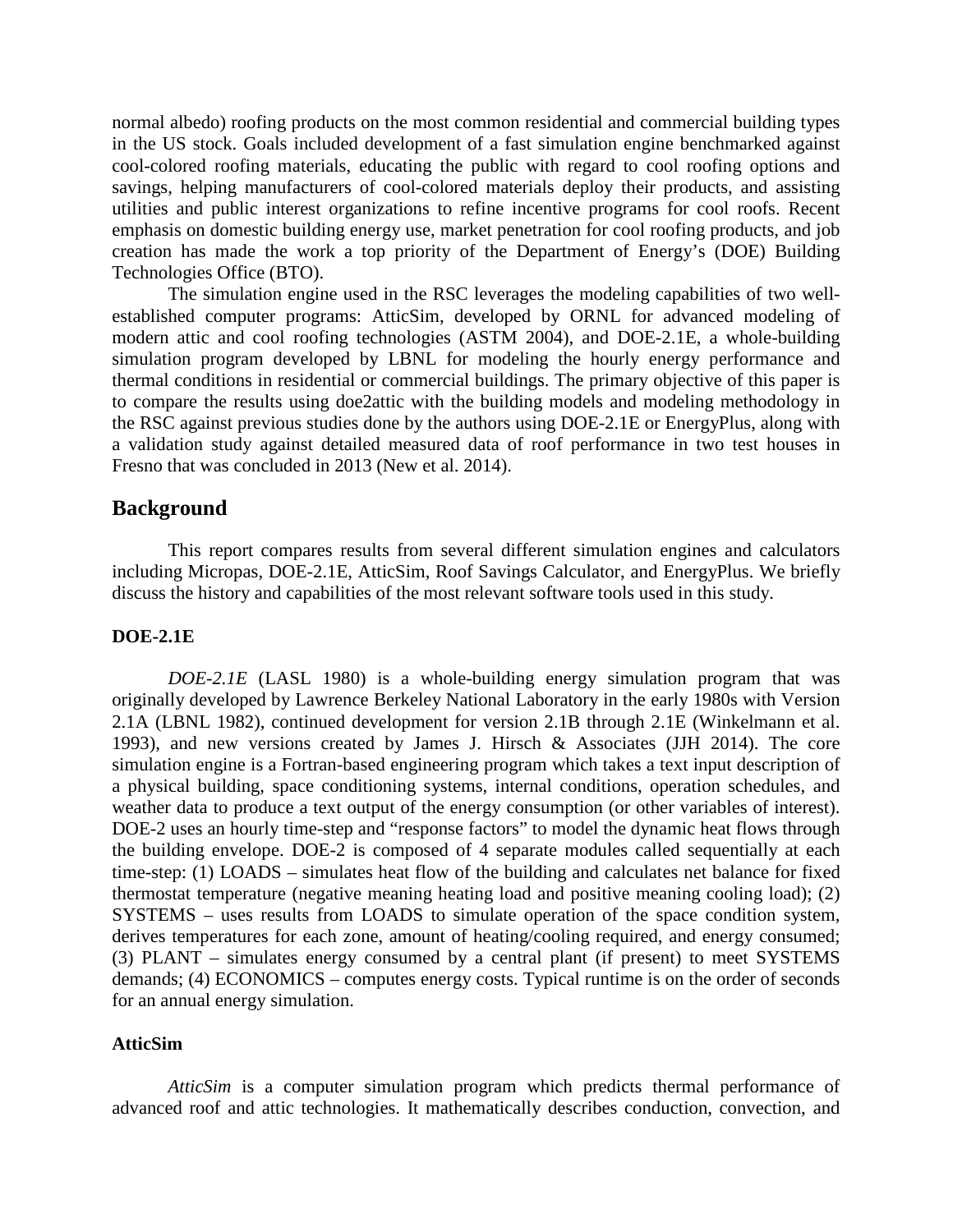radiation heat transfer at all interior and exterior surfaces such as gables, eaves, roof deck, ceiling, etc. This includes radiation heat transfer among all surfaces within the attic enclosure (fixed geometries and view factors are assumed), heat transfer with the ventilation air stream, turbulent air flow over different roof material profiles, and latent heat effects due to sorption/desorption of moisture at material surfaces.

*AtticSim* has an advanced algorithm which accounts for most of the computational time for predicting the effect of air-conditioned ducts placed in an attic (Petrie et al. 2004). Typical construction places ductwork within the attic, which can triple the loads for the attic assembly for moderately leaky ducts (Parker 1993). The duct algorithms used have been validated in field demonstration facilities for radiant barriers where the algorithm predicted temperature change in a duct (inlet-to-outlet of the supply duct) to within  $\pm 0.3^{\circ}F$  ( $\pm 0.2^{\circ}C$ ) over all tests housing an insulated duct system (Petrie et al. 1998). *AtticSim* has been thoroughly validated for low-slope and steep-slope field data from 7 field sites (Ober and Wilkes 1997), steep-slope asphalt shingle and stone-coated metal roofs (Miller 2006), and clay, concrete, or painted metal tiles with above sheathing ventilation (Miller et al 2007). *AtticSim* has been established as ASTM Standard C1340 (ASTM 2004) which hosts an older version of the software code. Typical runtime is on the order of seconds for an annual energy simulation without ducts in the attic, and approximately 2 minutes with ducts in the attic.

### **Roof Savings Calculator**

The *Roof Savings Calculator (RSC)* was developed by integrating *AtticSim* with *DOE-*2.1E to allow simulation of modern roof and attic technologies that transfer load and energy savings all the way to the whole-building space conditioning costs. *RSC* (v 0.92) is currently on the web at [http://rsc.ornl.gov.](http://rsc.ornl.gov/) While *AtticSim* has undergone thorough validation, a project for RSC's integration of *AtticSim* with *DOE-2.1E* was necessary. This project consists of the software comparisons to other simulation engines reported in this study, and is also currently undergoing empirical validation.

*AtticSim* has been incorporated as a subroutine within the SYSTEMS module of *DOE-*2.1E that is called at every time step to simulate the attic based on the conditions outdoors, in the space below, and in the air ducts if installed in the attic. *AtticSim* then returns to *DOE-2.1E* the heat transfer through the attic floor to the space below as the primary hand-shaking mechanism between the two simulation engines. In addition, heating or cooling to be provided by the *DOE-2.1E* HVAC system is provided, taking into account the conductive and convective heat flows through the ducts as reported by *AtticSim*. *DOE-2.1E* then combines this information with the rest of the building model to derive the building's indoor conditions and total energy consumption. This combined program is called *doe2attic*, and works just like *DOE-2.1E* except for the additional inputs needed by *AtticSim*. More information on how they have been linked and the web-interface for the *RSC* can be found in New et al. (2011). Typical runtime is approximately 30 seconds for an annual energy simulation without ducts in the attic, and approximately 2 minutes with ducts in the attic.

# **EnergyPlus**

*EnergyPlus* began in 1995 to replace DOE-2 and is currently DOE's flagship whole-building energy simulation program. Since that time, DOE has invested over \$65 million in adding new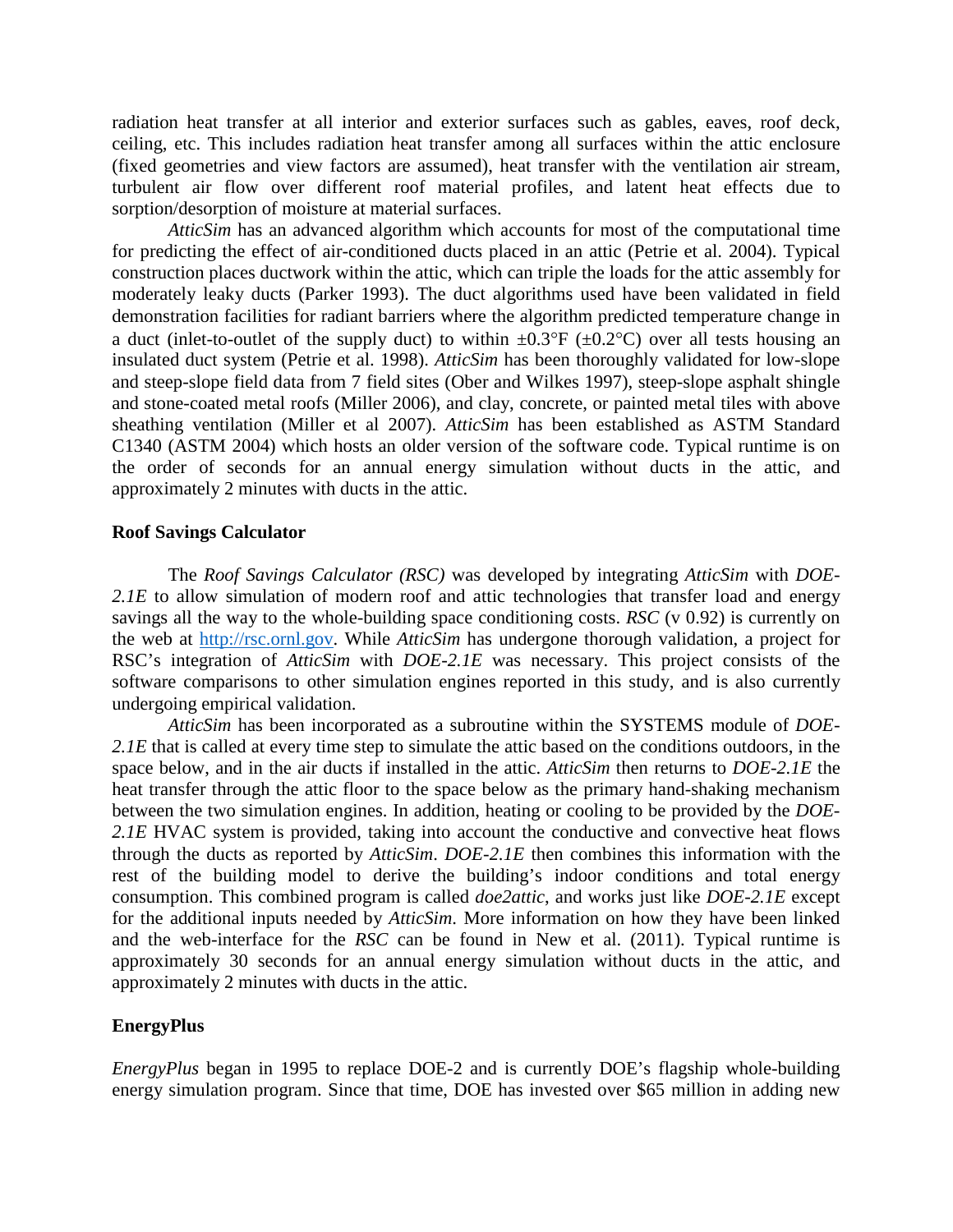building technologies and modern simulation capabilities. Many algorithms of varying fidelity exist for modeling certain phenomena within the simulation engine, allowing the user to occasionally define the tradeoff between more accurate simulations and longer runtime. EnergyPlus consists of ~600,000 lines of Fortran code and has recently been cross-compiled to  $\sim$ 750,000 lines of C for version 8.2. The typical runtime of EnergyPlus is on the order of a few minutes to run an annual energy simulation.

### **Benchmarking the RSC**

At the time of the research project, one study (Dodge 2002) shows tile roofs comprise ~30% of the new and retrofit roof markets in California. A more recent study (Western Roofing 2014) states that tile makes up 14% of the western U.S. roofing market. Therefore, field experiments were conducted in Southern California to benchmark both AtticSim as a stand-alone tool and the new RSC. AtticSim has a history of validations against several different profiles of tile, stone-coated metal, asphalt shingle and standing seam metal roofs, all of which were field tested at ORNL's Envelope System Research Apparatus (ESRA) through measurement of temperatures and heat flows for each of the attic types. However, AtticSim was also benchmarked against two of the Ft. Irwin homes to assist White Box Technology with its benchmark of the RSC. For brevity, the benchmarking effort for one house (House N5 with a tile roof attached to the deck and monitored in August 2008) is described in this paper.

Heat flux transducers (HFTs) were attached to the roof sheathing to measure the heat flux crossing the north- and south-facing roof decks. The contractor insulated the attic floor with R-38 (RSI-6.7) fiberglass batt. Type T thermocouples were placed across the insulation at three different ceiling locations and used to deduce the ceiling heat flux from the product of thermal conductance of the batt and temperature difference across the batt. Samples of the R-38 (RSI-6.7) batt insulation were retrieved from the demonstration site and measured for thermal conductivity in ORNL's heat flow metering apparatus. Prior experience showed the HFTs sensitivity to be too low for accurately measuring the flux across R-38 (RSI-6.7 batt).

Pyranometers were attached to the north- and south-facing roof surfaces to measure the global irradiance on the respective sloped surfaces. Outdoor air temperature and relative humidity (measured under the soffits of the north- and south-facing exterior walls) and indoor air temperature (measured at the thermostat) were used as boundary conditions by AtticSim. AtticSim computed the surface temperature of the tile, the air temperature in the inclined air space made by the tile, the heat flux crossing the roof decks, the attic air temperature, and the heat flux crossing the attic floor.

Estimates had to be made of the airflow induced by a solar powered attic ventilation fan installed on the south facing roof. All homes had these fans that energized whenever the photovoltaic panel generated enough current to drive the fan. The heat flux crossing the south facing roof deck computed by AtticSim closely matched the flux measured by the HFTs installed on underside of roof deck (see Figure 2). Benchmarks for the attic floor (Figure 3) show that the AtticSim heat flux predictions lead the measured flux by about 2 hours. Results show a thermal capacitance effect between the measured flux reduced from thermometry and AtticSim predictions. The shift is most evident during periods of peak irradiance. However, measurement and prediction are in better agreement during the late evening and early morning hours (Figure 3).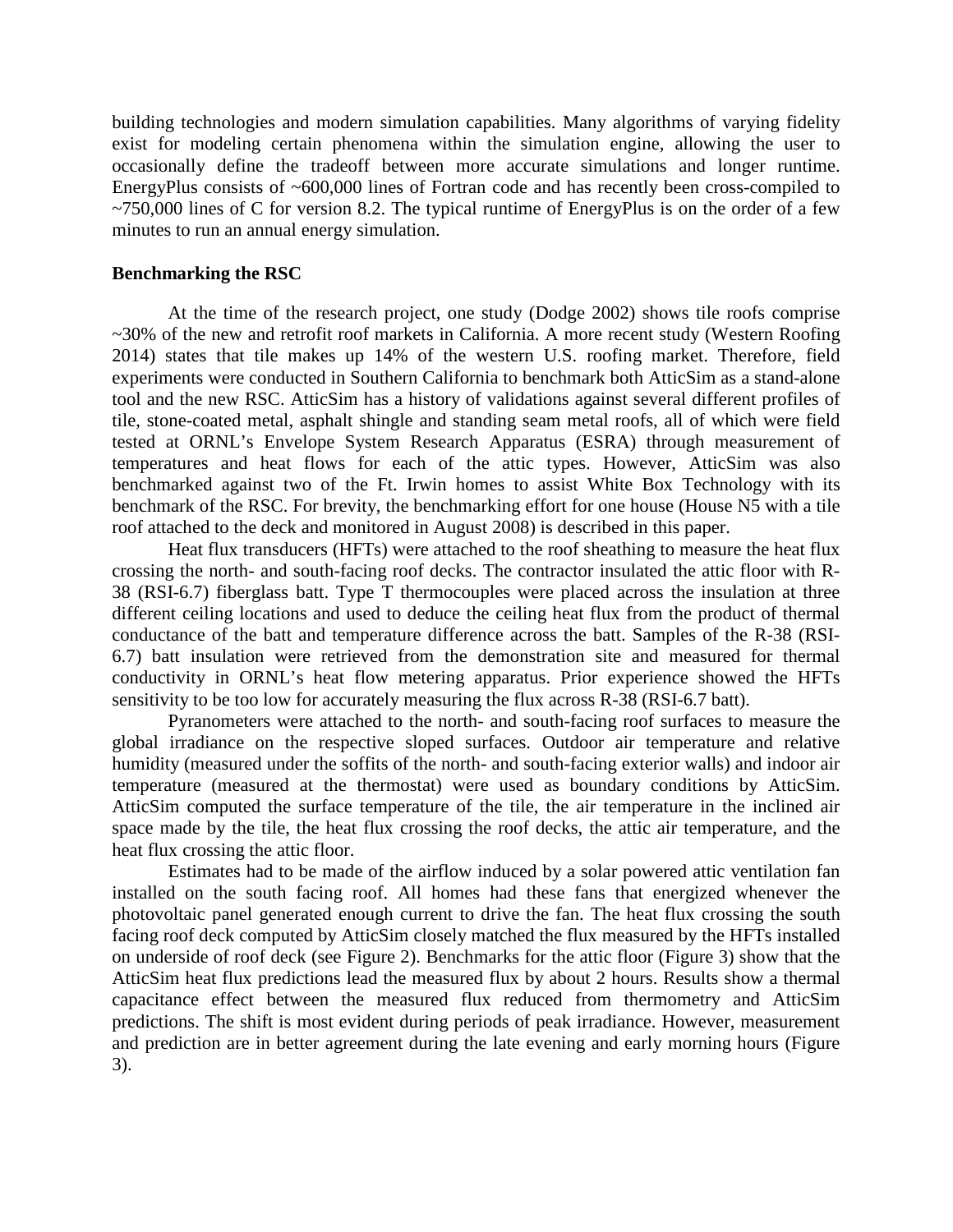

**Figure 2. The heat flux through the south-facing roof deck for House N5 having cool color tile laid directly to the deck.**



**Figure 3. The heat flux across the attic floor for House N5 having cool color tile laid directly to the deck.**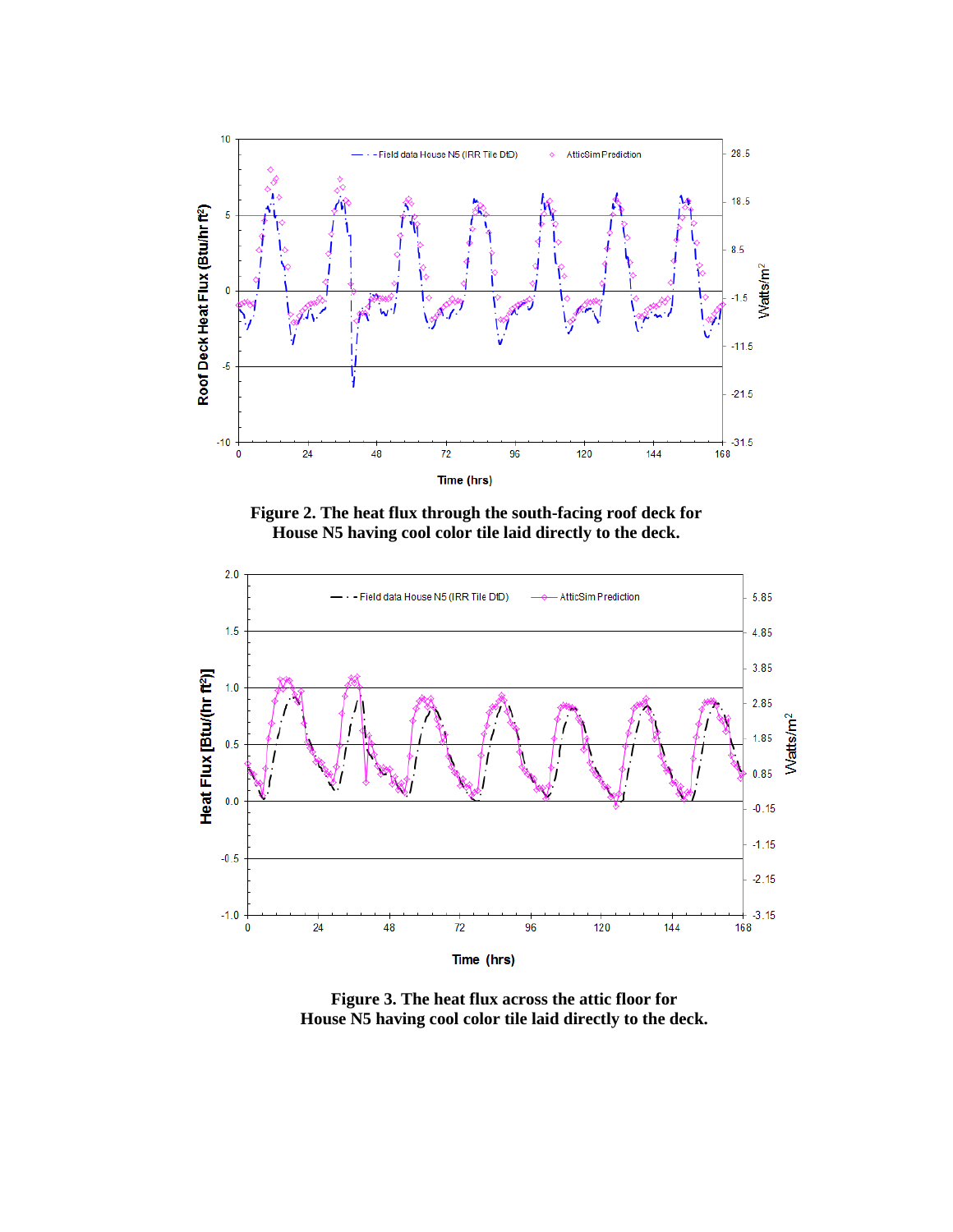#### **doe2attic Simulation of Benchmark Houses**

Simulations were repeated for House N5 using the August 08 week of field data and for House N8 using the February 08 data. The combined doe2attic program was used with this empirical data to test whether AtticSim was working properly as a subroutine within DOE-2.1E for the thermal exchange through the attic floor (i.e., house ceiling) and the data exchange about HVAC operations and duct losses. Both of these issues are complex, since they are nonlinear as well as interrelated. The heat flows through the attic floor, which are critical for determining the energy savings from attic conservation measures, are further complicated by the fact that *DOE-2* uses several sequential steps to derive net zone heat flows, so that in coupling *DOE-2* with AtticSim it has been necessary to disable some of these steps to prevent double counting. To calculate the duct losses, AtticSim needs to know the on-time for the HVAC system, but that is not known until further into the simulation process. Ultimately, it was found necessary to model the attic twice, once with *DOE-2* and then again with AtticSim.

Figure 4 shows the measured attic air temperatures benchmarked against the modeled air temperature computed by the stand-alone AtticSim code and by doe2attic*.* Both codes predict the measurements temperatures to within  $\pm 2^{\circ}F(1.1^{\circ}C)$  with exception of the early morning hours from about 2 AM till 8 AM. The results of the benchmark show that doe2attic is predicting the attic air temperature to about the same accuracy as the standalone AtticSim code. Hence the integration of AtticSim into DOE-2.1E appears to be working adequately**.**



**Figure 4. Comparison of AtticSim before and after integration with** *DOE-2 (***doe2attic***).*

#### **Comparison of RSC to previous studies**

From 2009-2011, WBT worked with ORNL to create the RSC as an easy-to-use Webbased calculator for estimating the effects of various roof and attic strategies on the heating and cooling energy uses of four building types—residential, office, retail, and warehouse—in 239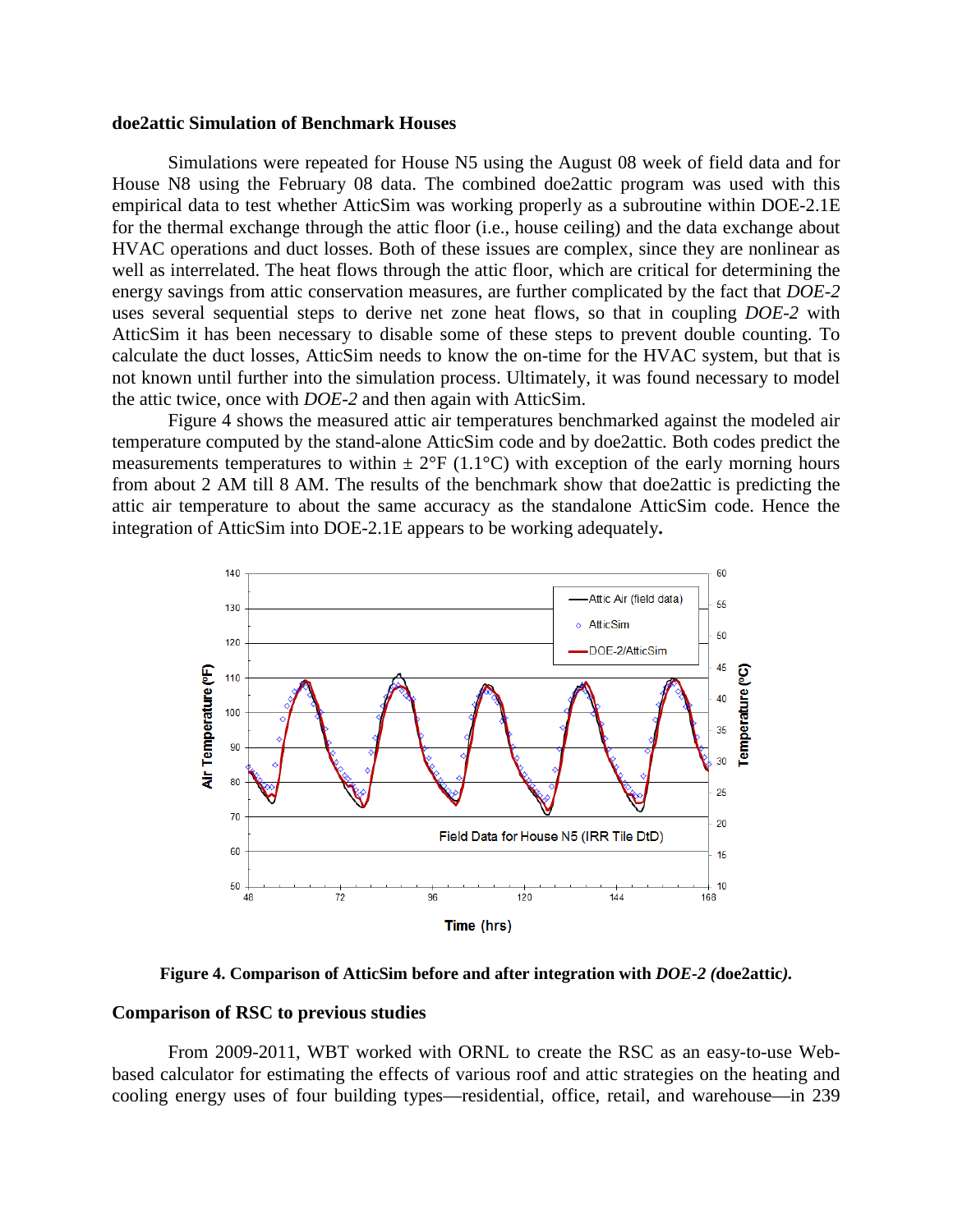U.S. locations. WBT's main responsibility was to develop the doe2attic engine by linking the DOE-2.1E whole-building simulation program with ORNL's AtticSim program. After the initial roll-out of the RSC in mid-2011, questions were raised because the results produced by the RSC for "cool roofs" differed from those of previous studies, particularly those by LBNL. While the RSC predicted annual cooling savings similar to those from previous LBNL studies, it computed annual heating energy penalties that were much larger than those reported in LBNL studies.

To better understand and evaluate these differences, a thorough comparison was conducted of the RSC doe2attic simulations against those using two other programs—DOE-2.1E and EnergyPlus v7.0. EnergyPlus is a whole-building simulation program currently supported by DOE, while DOE-2.1E was used in the previous LBNL studies for roofs in commercial and residential buildings.

#### **Comparison of RSC to previous LBNL studies**

After the RSC went online on April 22, 2010, LBNL researchers reported RSC calculations of annual cooling energy savings in an old office building prototype were typically within about 20% of those predicted in earlier studies by LBNL (Akbari and Konopacki 2005a, 2005b, Akbari et al. 2006). However, the RSC annual heating penalties were 6-12 times larger than those calculated by LBNL (Figures 5 and 6). The RSC showed average heating penalties to be up to 60% of the cooling savings, the LBNL study showed them to be 5%.



**Figure 5. RSC vs. LBNL cooling energy savings from cool roofs on old office buildings in 14 U.S. cities in 14 U.S. cities**

**Figure 6. RSC vs. LBNL heating energy penalties from cool roofs on old office building** 

The difficulty with this discrepancy is that, whereas LBNL's previous study showed that cool roofs were beneficial for an old office prototype in all 14 US climates studied, the RSC now showed them to be detrimental in colder locations such as Chicago, New York, Philadelphia, and Baltimore (see Figure 7). It also appears that the RSC shows greater sensitivity to the energy impacts due to cool roof changes in general, since the RSC shows larger cooling savings in hot locations such as Phoenix. The preliminary assessment of these differences in cooling savings and heating penalties is that they may result from differences between how the DOE-2.1E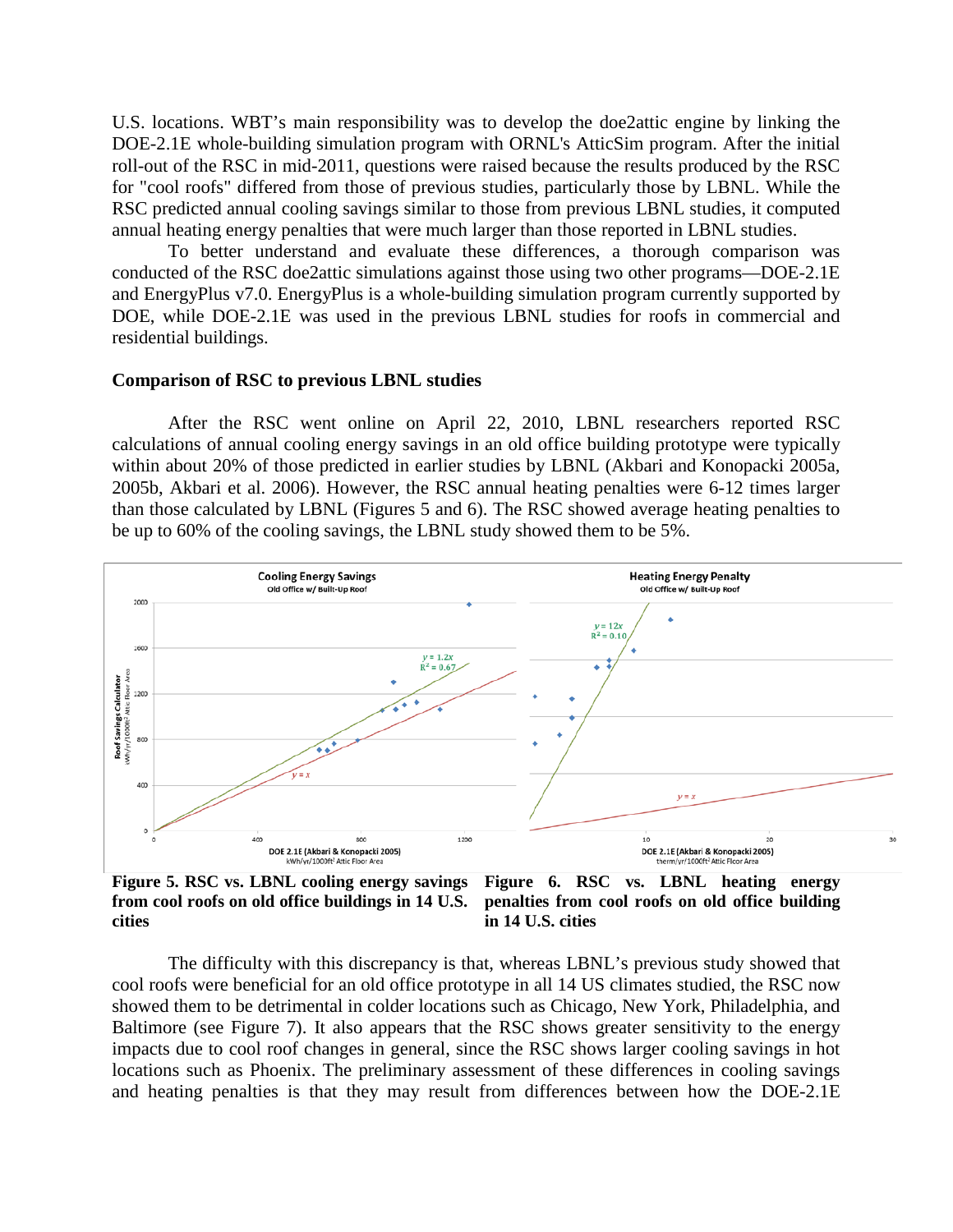program used in the previous LBNL work and AtticSim handles radiant heat exchange in interior spaces.

Since doe2attic is a modified version of DOE-2, the input files can be used with either doe2attic or DOE-2.1E. In the preliminary assessment, WBT took the RSC input files for a set of 40 test runs done by LBNL and used them with doe2attic as well as standard DOE-2.1E, progressively eliminating the duct model, attic ventilation, etc., to produce a simple model of an unvented attic with no interaction with the HVAC system. When this basic attic model was run with doe2attic and DOE-2.1E, the differences in heating penalties were reduced, but still significant with doe2attic showing double the heating penalties as shown by DOE-2.1E (Table 4). It is anticipated that duct heat gain/loss and attic ventilation are scalar factors that multiply both the cooling savings and heating penalties, but do not affect their relative magnitudes.

From an algorithmic perspective, the differences in the attic model of DOE-2.1E and AtticSim are easy to explain. AtticSim does a detailed heat balance of the attic heat flows taking into account radiation, convection, and conduction, whereas the weighting factor method in DOE-2.1E, derives only the room air temperature, with no explicit solution of the interzone radiative transfer between different room surfaces, such as between the bottom of the roof and the top of the ceiling. Heat flow through the attic floor is calculated as pure conduction between the air temperatures of the attic and the space below. Therefore, in DOE-2.1E the only impact of a cool roof on heating and cooling loads is by lowering the attic air temperature, whereas in doe2attic there is also the impact of reducing the radiative heat transfer between the roof bottom and the attic floor, which may explain why doe2attic shows larger cooling savings as well as heating penalties than does DOE-2.1E.

**Source Energy Savings (kBTU/yr∙ft<sup>2</sup> attic)**



**Figure 7. Comparison of annual source energy savings (cooling savings – heating penalty) from cool roofs between LBNL 2005 study and the RSC** DOE 2.1E (Akbari & Konopacki 2005)

**Table 4. Comparison of test simulations of the same attic model using DOE-2.1E, doe2attic, and EnergyPlus**

|              | DOE-2.1E unmodified |                  |    |       |              |   | DOE-2.1E + AtticSim (doe2attic) |                  |    |       |                   |    | EnergyPlus V7.0 |              |    |       |              |    |
|--------------|---------------------|------------------|----|-------|--------------|---|---------------------------------|------------------|----|-------|-------------------|----|-----------------|--------------|----|-------|--------------|----|
|              | Heat                | Heat penalty     |    | Cool  | Cool savings |   | Heat                            | Heat penalty     |    | Cool  | Cool savings Heat |    |                 | Heat penalty |    | Cool  | Cool savings |    |
| Location     |                     | <b>MBTU MBTU</b> | %  | kWh   | kWh          | % |                                 | <b>MBTU MBTU</b> | %  | kWh   | kWh               | %  | <b>MBTU</b>     | <b>MBTU</b>  | %  | kWh   | kWh          | %  |
| Miami        | 7.4                 | 0.1              |    | 31673 | 802          | 3 | 7.3                             | 0.1              |    | 32576 | 1432              | 4  | 0.3             | 0.1          | 41 | 29726 | 1533         | 5  |
| Los-Angeles  | 15.4                | 1.5              | 10 | 10623 | 894          | 8 | 14.3                            | 2.5              | 18 | 11573 | 1639              | 14 | 6.7             | 2.3          | 34 | 12442 | 1509         | 12 |
| Phoenix      | 21.5                | 2.3              | 11 | 29133 | 1538         | 5 | 20.5                            | 3.9              | 19 | 29868 | 2586              | 9  | 9.6             | 2.2          | 22 | 27218 | 2118         | 8  |
| New-Orleans  | 28.1                | 1.7              | 6  | 22116 | 849          | 4 | 26.4                            | 2.8              | 11 | 22881 | 1391              | 6  | 9.6             | 1.8          | 19 | 21931 | 1456         |    |
| Houston      | 32.5                | 1.8              | 6  | 23154 | 801          | 4 | 30.3                            | 2.9              | 10 | 23970 | 1392              | 6  | 13.6            | 1.7          | 12 | 22729 | 1415         | 6  |
| Fort-Worth   | 52.5                | 2.5              | 5  | 19973 | 759          | 4 | 49.8                            | 4.5              | 9  | 20702 | 1331              | 6  | 21.3            | 2.9          | 14 | 20147 | 1449         |    |
| Atlanta      | 77.3                | 3.6              | 5  | 15308 | 831          | 5 | 73.9                            | 6.2              | 8  | 16088 | 1416              | 9  | 35.6            | 3.9          | 11 | 15696 | 1325         | 8  |
| Baltimore    | 94.4                | 3.5              | 4  | 12575 | 634          |   | 90.7                            | 6.2              |    | 13165 | 1111              | 8  | 44.2            | 4.8          | 11 | 13053 | 1140         | 9  |
| New-York     | 104.6               | 3.0              |    | 11198 | 519          |   | 100.9                           | 5.7              | 6  | 11792 | 959               | 8  | 40.2            | 4.1          | 10 | 12316 | 1108         | 9  |
| Philadelphia | 106.5               | 3.6              | 3  | 11729 | 592          |   | 102.7                           | 6.3              | 6  | 12310 | 1033              | 8  | 51.7            | 4.9          | 10 | 12125 | 1043         | 9  |
| Chicago      | 141.9               | 3.9              |    | 10188 | 573          |   | 136.8                           | 6.8              |    | 10740 | 1006              | 9  | 66.8            | 6.0          | 9  | 10852 | 1017         | 9  |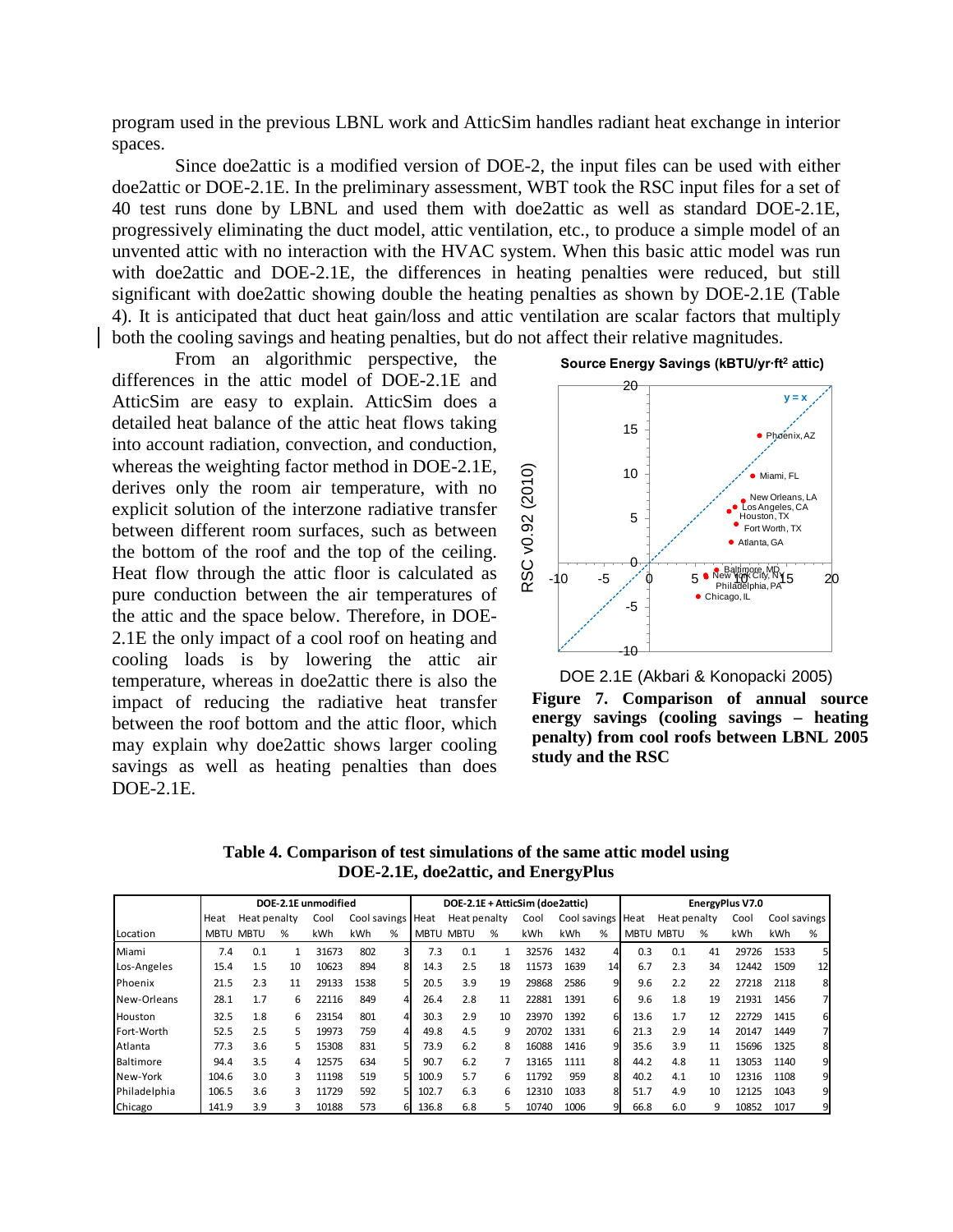Results of DOE-2.1E unmodified shown in Table 4 are similar to those by (Akbari and Konopacki 2005). A backup of raw data from Steve Konopacki's 2005 work, believed to include the simulation and data files used for this 2005 study, was analyzed to attempt to identify the appropriate files, resolve the extent of reported radiant modeling by the Gartland method (Gartland et al. 1996), and reconcile the similarity with the DOE-2.1E unmodified runs which have no radiant barrier. Upon further analysis, it was concluded from the original simulation files that the previous study's simulations did not use the Gartland function or any other to model the radiation heat transfer in the attic. There is also no documentation of how Micropas models intrazone radiant heat transfer. Ken Nittler, author of Micropas, has conveyed that the simulation runs performed for (Akbari and Konopacki 2005) used a preliminary version of the Unconditioned Zone Model (UZM) (Wilcox et al. 2006).

Another check of this modeling difference has been done by converting the RSC input files to EnergyPlus*,* which also uses the heat balance method to derive the room heat flows. These results appear in the columns on the right of Table 4. There is a significant discrepancy in the house heating energies as calculated by EnergyPlus*,* but the percent heating penalties agreed closely with doe2attic and not with DOE-2.1E (Figure 8).



**EnergyPlus and doe2attic compared to standard DOE-2.1E**

This preliminary analysis is aimed at providing a tentative explanation for why the RSC results differed from the previous LBNL studies. The authors are now working on a much more thorough evaluation of the RSC as well as validating the RSC against detailed measured data obtained by LBNL and ORNL at test houses in California and North Carolina. In the course of this ongoing evaluation, some problems were found in both the linkage between AtticSim and doe2attic, as well as the modeling of the office and residential buildings. Since both of these activities are still ongoing, it is unclear how much of this preliminary assessment will be affected.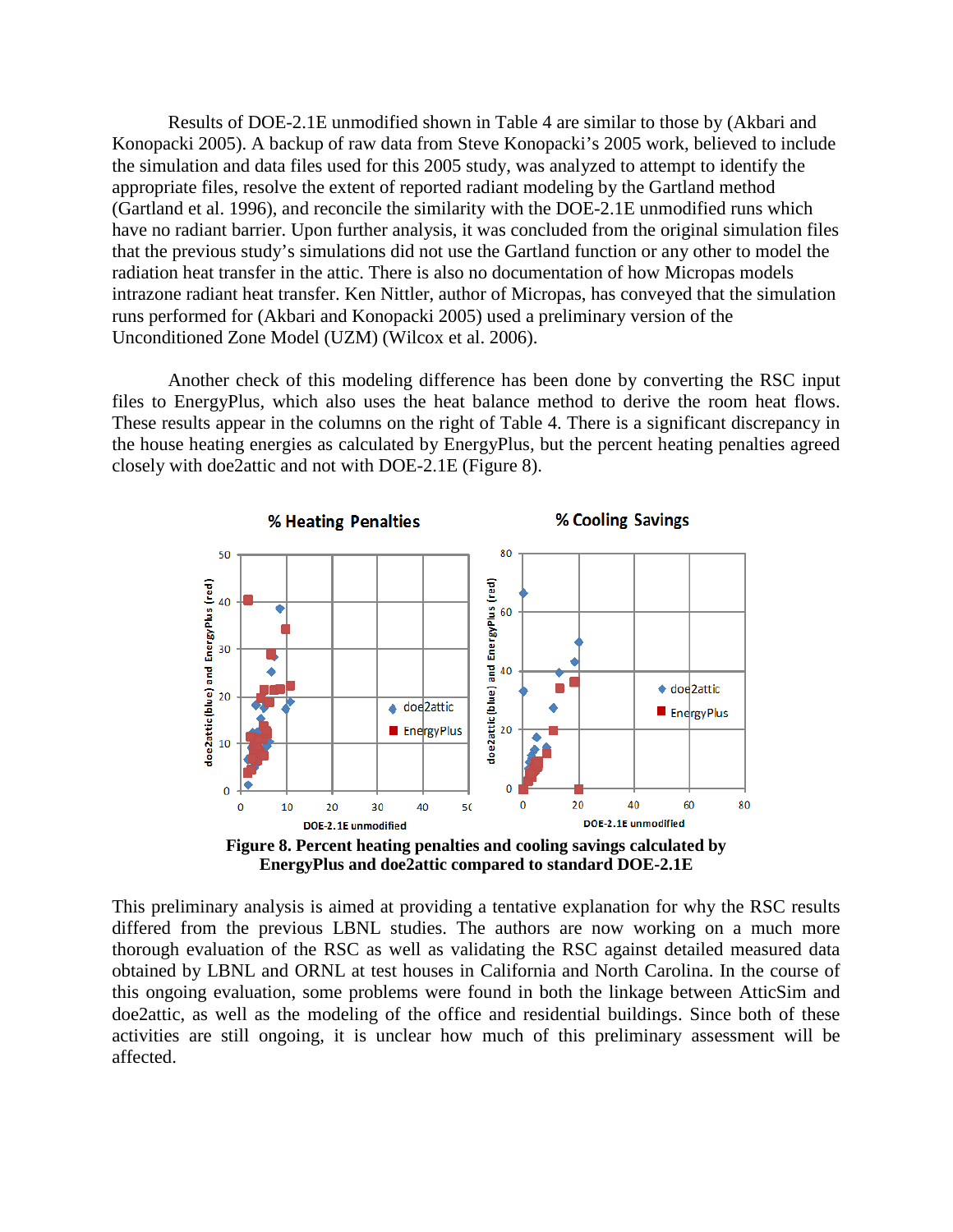### **Conclusions and Future Work**

In conclusion, the Roof Savings Calculator provides an approachable portal for both industry experts and residential homeowners to leverage the best available whole-building energy simulation packages and determine energy and cost savings for modern roof technologies and related retrofits. The tool uses the DOE-2.1E whole-building energy simulation program and calls AtticSim from the SYSTEMS module where AtticSim computes the temperatures and heat flows of all surfaces in the attic and passes back to DOE-2.1E the attic air temperature, the HVAC duct gains and losses, and the ceiling heat flow. Combined, the two codes, benchmarked against field data including California demonstration homes at Ft. Irwin, were shown to yield credible results and are now usable online at [www.roofcalc.com.](http://www.roofcalc.com/)

The preliminary analysis arrived at tentative explanations for why the RSC results differed from the previous LBNL studies which includes RSC bug fixes and the lack of use of the Gartland model for simulating radiant heat transfer in previous studies. Comparative analysis has been shown involving four simulation programs (RSC, DOE-2.1E, EnergyPlus, and MicroPas) including heat exchange between the attic surfaces (principally the roof and ceiling), and the resultant heat flows through the ceiling to the building below.

#### **Acknowledgements**

Funding for this project was provided by field work proposal CEBT105 under the Department of Energy Building Technology Activity Number BT0201000. Oak Ridge National Laboratory is managed by UT-Battelle, LLC, for the U.S. Dept. of Energy under contract DE-AC05- 00OR22725. This manuscript has been authored by UT-Battelle, LLC, under Contract Number DE-AC05-00OR22725 with the U.S. Department of Energy. The United States Government retains and the publisher, by accepting the article for publication, acknowledges that the United States Government retains a non-exclusive, paid-up, irrevocable, world-wide license to publish or reproduce the published form of this manuscript, or allow others to do so, for United States Government purposes.

# **References**

- Akbari, H., and S. Konopacki 2005. Calculating energy-saving potentials of heat-island reduction strategies. Energy Policy, 33(6):721-756.
- Miller, W.A, J.R. New, J. Huang, E. Erdem. 2010. "Roof Savings Calculator". www.roofcalc.com
- DOE (Department of Energy) 1998, "DOE Cool Roof Calculator". Oak Ridge National Laboratory, http://www.ornl.gov/sci/roofs+walls/facts/CoolCalcEnergy.htm
- EPA (Environmental Protection Agency) 2001, "Roofing Comparison Calculator" (no longer available). http://www.roofcalc.com/RoofCalcBuildingInput.aspx.
- LASL (Los Alamos Scientific Laboratory) 1980. DOE-2 Reference Manual, Parts 1 and 2, Version 2.1. LA-7689-M Ver. 2.1, LBL-8706 Rev. 1, Lawrence Berkeley Laboratory, Berkeley CA and Los Alamos Scientific Laboratory, Los Alamos NM.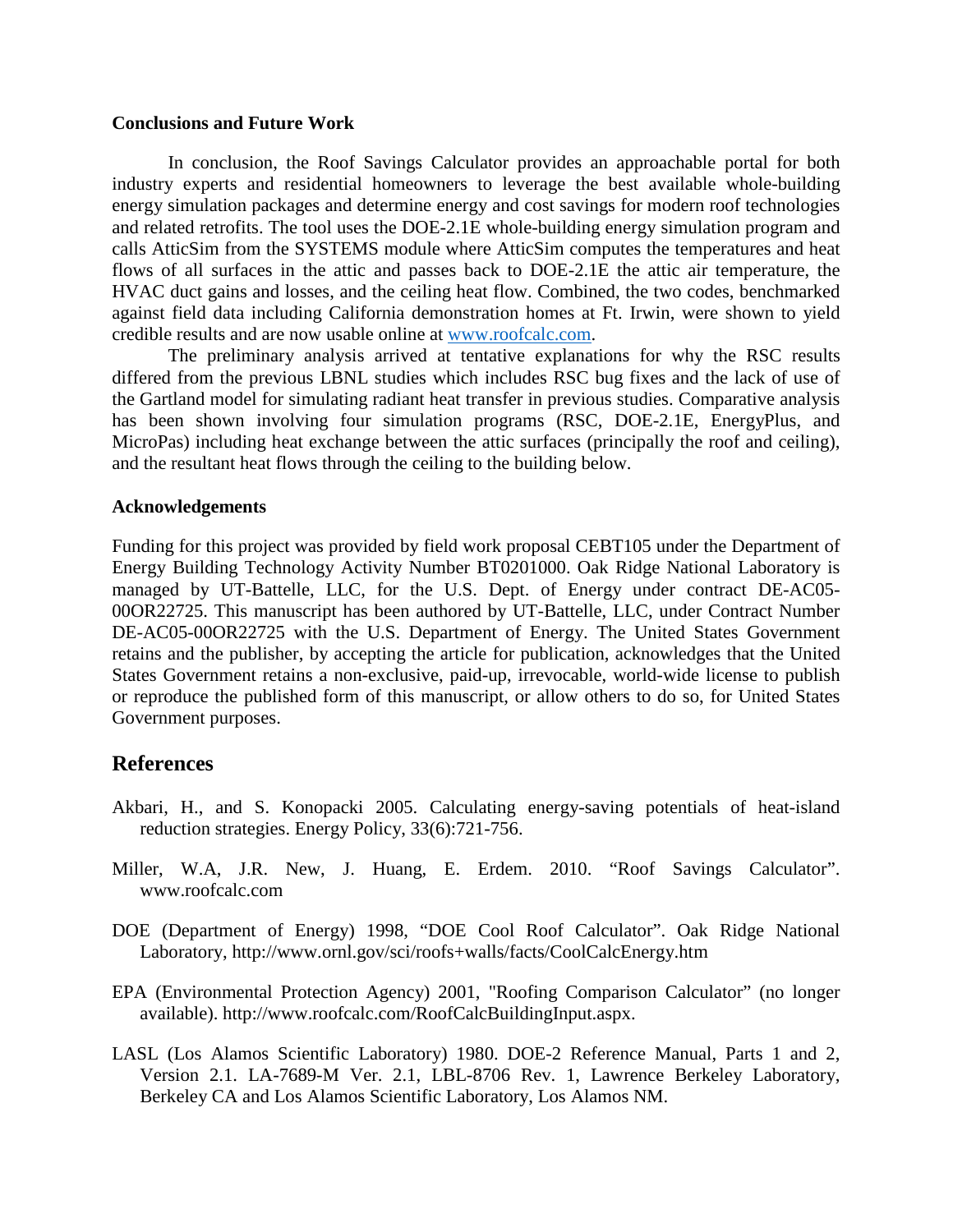- LBNL (Lawrence Berkeley Laboratory) 1982. DOE-2 Engineers Manual, Version 2.1A. Lawrence Berkeley Laboratory, Berkeley CA.
- Winkelmann, F., Birdsall, B., Buhl, F., Ellington, K., Erdem, E., Hirsch, J., and Gates, S. 1993. DOE-2 Supplement, Version 2.1E. LBL-34947, Lawrence Berkeley National Laboratory, Berkeley CA.
- JJH (James J. Hirsch & Associates). 2014. The Home of DOE-2 based Building Energy use and Cost Analysis Software. http://www.doe2.com.
- New, J., W. Miller, Y.J. Huang, R. Levinson, J. Mellot, J. Sanyal, and K. Childs 2014. "Analysis of DOE's Roof Savings Calculator with Comparison to other Simulation Engines" ORNL/TM-2013/501, Oak Ridge National Laboratory, Oak Ridge TN.
- New, Joshua R., Jones, Chad, Miller, William A., Desjarlais, Andre, Huang, Yu Joe, and Erdem, Ender 2011. "Poster: Roof Savings Calculator." In Proceedings of the International Conference on Advances in Cool Roof Research, Berkeley, CA, July 2011
- Parker, D., P. Fairey, and L. Gu. 1993. "Simulation of the Effects of Duct Leakage and Heat Transfer on Residential Space Cooling Energy Use". Energy and Buildings, 20(2): 97–113.
- Petrie, T. W., K. E. Wilkes, P. W. Childs, and J. E. Christian. 1998. "Effect of Radiant Barriers and Attic Ventilation on Residential Attics and Attic Duct Systems: New Tools for Measuring and Modeling". ASHRAE Trans., vol. 104, 1175-1192.
- Ober, D.G. and Wilkes, K.E. 1997. "An Energy Calculation Method for Attics, Including Radiant Barriers". ASHRAE Research project RP717 for TC4.7, Feb. 1997.
- Miller, W. A. 2006. "The Effects of Infrared-Blocking Pigments and Deck Venting on Stone-Coated Metal Residential Roofs". ORNL/TM-2006/9. Oak Ridge, Tenn.: Oak Ridge National Laboratory.
- Miller, W. A., M. Keyhani, T. Stovall and A. Youngquist. 2007. "Natural Convection Heat Transfer in Roofs with Above-Sheathing Ventilation". Thermal Performance of the Exterior Envelopes of Buildings X. Atlanta: American Society of Heating, Refrigerating and Air-Conditioning Engineers.
- ASTM (American Society for Testing and Materials), 2004. "ASTM C1340 / C1340M 10, Standard Practice for Estimation of Heat Gain or Loss Through Ceilings Under Attics Containing Radiant Barriers by Use of a Computer Program". [http://www.astm.org/Standards/C1340.htm.](http://www.astm.org/Standards/C1340.htm)
- Petrie, T. W., T. K. Stovall, and A. O. Desjarlais. 2004. "Comparison of Cathedralized Attics to Conventional Attics: Where and When Do Cathedralized Attics Save Energy and Operating Costs?" Thermal Performance of the Exterior Envelopes of Buildings IX, Atlanta: American Society of Heating, Refrigerating and Air-Conditioning Engineers.